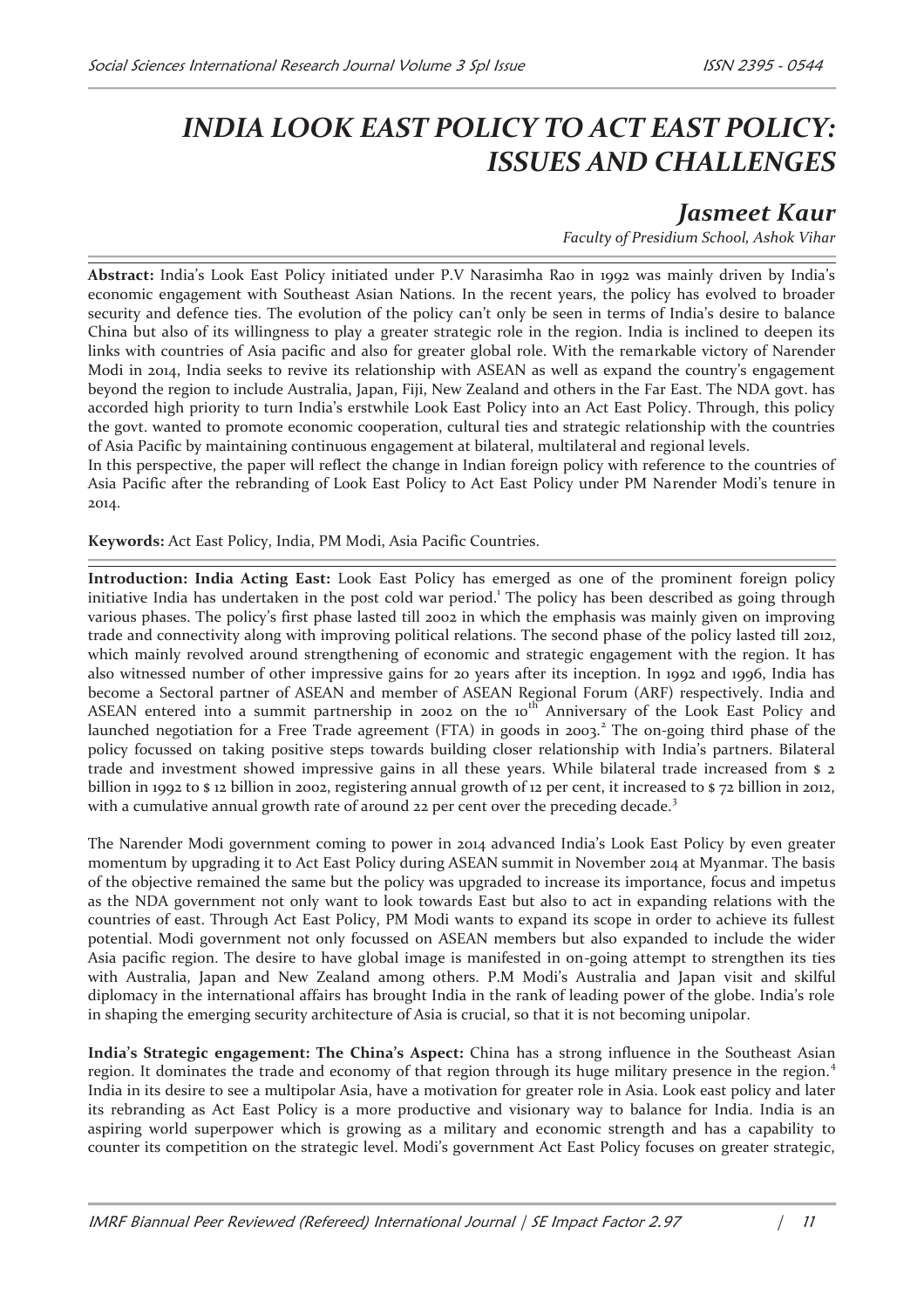defence and economic partnership with the countries of Asia Pacific that can counter China's influence in the region.

India's strategic engagement with Southeast Asia has reached another level. The issue of control and exploitation of resources in South China Sea has emerged as a major dispute between China and several countries of ASEAN (Malaysia, Brunei, Philippines and Vietnam). China's stance on maritime territorial dispute in the South China Sea is prompting Asia Pacific countries to look at India to play a balancing role. India at the same time, doesn't want to manifest the perception that it is intruding in the matters or contain China by not speaking out on the issue of South China Sea and pushing both the sides to mutually resolve the issue through peaceful dialogue. Since the inauguration of new government under Modi's rule, India and China's relationship has witnessed high level of interaction and growth in bilateral trade.

**India's Partnership with Countries of Asia Pacific:** The key aspect of the National Democratic Alliances (NDA) government's foreign policy is P.M Modi's undertaking foreign visits. Australian P.M Tony Abbott's visit to India in September 2014 and Indian P.M Modi's visit in November of the same year is watershed in India-Australia relationship. The visits proved very successful as many bilateral treaties were signed between them. Civilian nuclear deal (bilateral engagement in the energy sector), Frame work for Security cooperation between India and Australia, maritime exercises, counter terrorism operations were some among others. India-Australia growing relationship help to maintain right balance in Asia Pacific against China's growing military power.

Expanding and enhancing its engagement with Japan is always a priority for a NDA government. P.M's successful visits to Japan played important role in expanding collaboration in India-Japan relations. After assuming the office, P.M Modi's first bilateral trip outside the subcontinent was in Japan. PM Modi is able to build a very close rapport with Japanese counterpart Shinzo Abe. Its offers a significant partnership opportunity to India as Japan is an advanced Asian Naval power and potential source of investment and technological assistance to India. The relationship arises from their convergent global interest, growing international responsibilities and maritime interconnection. The two leaders signed agreements to advance their relationship like bilateral maritime exercises, Memorandum of cooperation and exchanges in the fields of defence and recently signed landmark nuclear energy deal in November 2016. The growing relationship between the second and the third largest economies of Asia is mutually beneficial to both. Japanese technology and investment has the potential to assist India in upgrading its infrastructure and manufacturing sector and India's massive consumer market and investment needs may present opportunities to kick start Japan's ailing economy.<sup>5</sup> Japanese Official Development Assistance (ODA) has supported critical infrastructural projects such as the Delhi Metro, and much of Japan's future investment will go towards supporting the Delhi-Mumbai Industrial corridor and the Chennai-Bangalore industrial corridor.<sup>6</sup>

Though Act East Policy is expanded to include East Asian Countries, but the countries of ASEAN continues to play a pivotal role in India's Foreign Policy. Myanmar has always occupied an important place in India's Foreign policy as it is a gateway to Southeast Asia. Like predecessors, Modi government has left no stone unturned in building closer ties with Myanmar. The country also hold special importance due to its geographical location as it is strategically located at the tri-junction of China, India and Southeast Asia. In order to advance trade, investment and people to people contacts, Modi Govt. are making efforts to speed up the completion of the India- Myanmar –Thailand trilateral highway, which can prove to be a game changer to connect India's Northeast with ASEAN. Cordial relations with Myanmar are also important for peace and development of India's North-eastern States. Myanmar shares its borders with four Northeast Indian states and is infected with the issues of insurgents. India sharing ethnic connection with Myanmar, accepts the fact that any instability in Myanmar will have an adverse impact on India as well. Northeast region of India is the main beneficiary in the policy, since it is our only access point to other nations towards east through the land route. To establish its seriousness of India's commitment towards the people of Northeast India the Modi government must demonstrate that the act east policy is much more than rebranding the existing policy.<sup>7</sup> Unlike his predecessor, Dr. Manmohan Singh, Modi did meet the pro-democracy leader Aung San Suu Kyi in Myanmar and appreciated her attempts to bring Myanmar back to the democratic path.<sup>8</sup>

**Conclusion:** India's aspiration to expand engagement with Indonesia has grown from its commitment to improve security engagement with countries of ASEAN. The fact that Indonesia been the largest country of Southeast Asia is viewed by India as a strategic partner that can play important role in Act East Policy. Indonesia is a geographical neighbour with India which have mutual stake in each other's progress and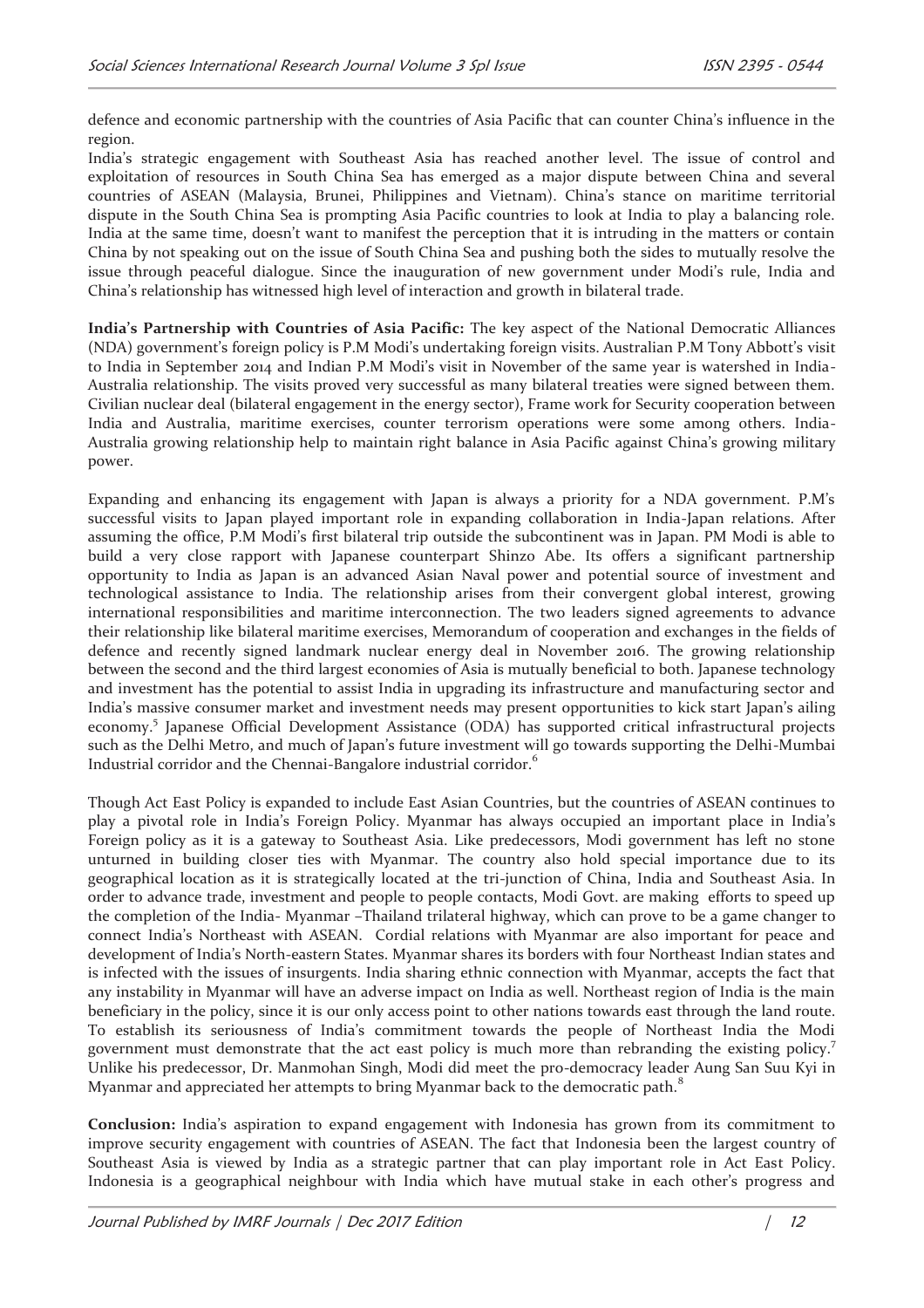territorial integrity. Its geo strategic location in the Malacca Straits reinforces the benefits of closer engagement for India. Given that the two Indian Ocean neighbours are separated by a mere 80 nautical miles of water, there is much realised potential for greater cooperation on maritime security.<sup>9</sup> The interests of both the countries converge, playing an important role in shaping the emerging security architecture of Asia. Both the countries are concerned about building a stable, democratic state along with providing better life and greater liberty to people of their respective countries. The countries are closely aligned in regard to maritime territorial disputes. They stand for regional stability and freedom of navigation. High level visits from both the sides during Modi govt. has proved fruitful for further advancing the relations. The escalation in relations is depicted in the fact that Indonesia-India trade has increased. Indonesia has emerged to become the second largest trading partner of India in the ASEAN region.<sup>10</sup> Efforts were also made to improve relations with Indonesia by Modi govt. from a domestic political perspective. Modi govt. can manifest a secular character by having cordial relations with Indonesia, the largest Islamic nation of the world.

India's ambition in forming closer engagement with East and Southeast Asia, to some extent is restricted by few obstacles. Firstly, India in its pursuit to focus on Asia Pacific cannot side-line the regional situation in South Asia. Pakistan continues to provide terrorist threat to India and Al Qaeda has released a video announcing the establishment of a new branch on the Indian subcontinent in September 2014 bring wider concerns for India.<sup>11</sup> It prompts India to shift its attention to its immediate neighbours. Secondly, shift of India's attention from east to west face barriers. India can't entirely ignore and needs to maintain balance between east and west. Countries of west are prime importers of oil and transfer of funds from millions of Indian workers working in Gulf and Middle East will continue to hold significance to India. Thirdly, India's ambition to play more active role in Asia pacific region also face constraints from domestic front. India's economy is facing slowdown and this slump will constraints India's ambition for becoming a larger regional and global player. Prolonged period of lower growth will not only reduce India's capability to commit resources to the region, but will further deteriorate its credibility in the eyes of regional partners.

Act East policy of India is an answer to the changing dynamics of Asia pacific region. It must continue to strengthen its collaboration with countries of East and ASEAN. Engagement must aim at promoting economic revival and strategic cooperation to fight issues like maritime security, freedom of navigation, fight terrorism and defence cooperation. With the rising of China and Japan and their consistent increasing competition, the security architecture of the region is changing. India is aware of this problem and in that context greater role and participation in the region is a way and means to enhance India's presence in Southeast Asian region. India's greater engagement will not only be of immense importance for India but also for the countries of East Asia. Vital trade, investment and physical connectivity between India and Asia pacific along with PM Modi's stance on soft issue like tourism, Buddism and cultural ties are most crucial for India to achieve its goals.

## **References:**

- 1. Kishan Singh. Look east policy and India's NorthEast: polemics and perspectives. Man and society: A journal of Northeast studies, 2008, pp225. Accessed on 29th November 2017. https://www.academia.edu 28678066/Look East Policy and Indias North East Polemics and Perspectives
- 2. Sajjanhar Ashok. Taking Stock of India's 'Act East Policy'. ORF Issue brief. May 2016, issue no 142. Accessed on 20<sup>th</sup> November 2017 http://www.orfonline.org/research/taking-stock-of-indias-act-east-policy/
- 3. ibid
- 4. Tiwari Vinayak. What is India's Act East Policy. Quora. January 2017. Accessed on 3<sup>rd</sup> December 2017. https://www.quora.com/What-is-Indias-Act-East-policy
- 5. Danielle Rajendram. India's new Asia-Pacific Strategy: Modi acts East. December 2014. Accessed on 30<sup>th</sup> November. https://www.lowyinstitute.org/sites/default/files/indias-new-asia-pacific-strategy- modi-actseast.pdf
- 6. ibid
- 7. Majumdar Munmun. India's Act East Policy: Whither Northeast India?. March 29, 2016. Accessed on 2<sup>th</sup> December. http://www.theshillongtimes.com/2016/03/29/indias-act-east-policy-whither-northeast-india/
- 8. Mishra Rahul. From Look East Policy to Act East Policy: Transitions in India's Eastward engagement. India's council of world affairs. December 1, 2014. Accessed on  $2^{nd}$  December 2017. council of world affairs. December 1, 2014. Accessed on  $2^{nd}$  December 2017. http://www.theasanforum.org/from-look-east-to-act-east-transitions-in-indias-eastward-engagement/